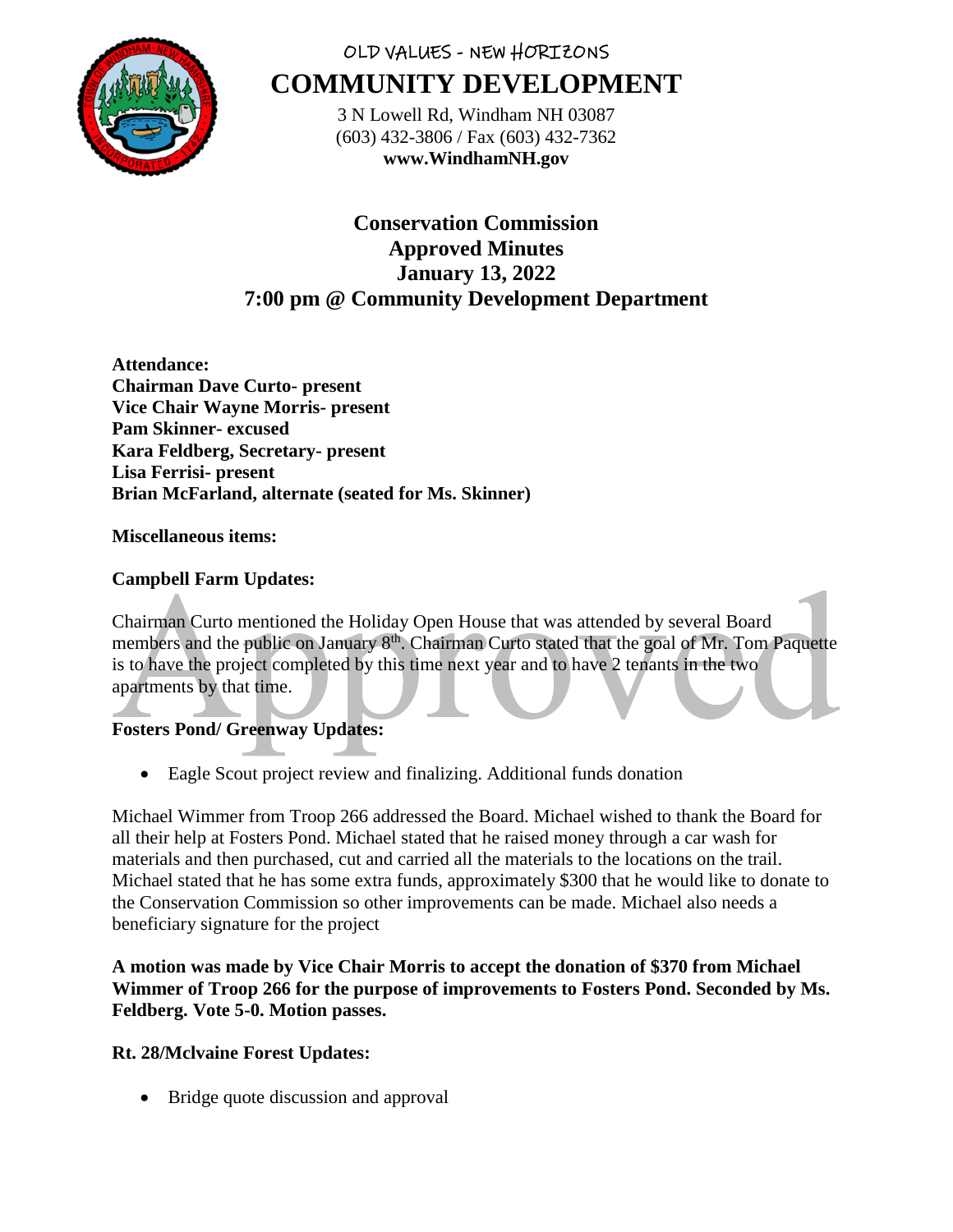There is a quote for the work proposed in the area which the Board discussed.

## **A motion was made by Vice Chair Morris to expend \$4000 from the Conservation Land Fund for bridge and tree work. Seconded by Ms. McFarland. Vote 5-0. Motion passes.**

The Board discussed access to the Salem side in this area as well. The Board viewed abutting parcels on the GIS map.

## **Other Conservation lands and Easements Updates: N/A Bond Request:**

 Discussion and vote for future use of Conservation land trust fund for payments to cover 6.2 Million Bond request.

Chairman Curto stated that they had a very successful night at the Board of Selectmen meeting. Chairman Curto stated that one Board of Selectmen member was looking for the Conservation Commission to use as much of the land trust fund as possible. Chairman Curto stated that the goal of the fund is to have the money available as properties become available. The Board discussed using Clyde Pond as an example at the Deliberative session to show how the money was utilized for Conservation land instead of development.

**A motion was made by Vice Chair Morris for the current Conservation Commission to use current use monies to pay off any future bonds that the town accrues. Seconded by Ms. Ferrisi. Vote 5-0. Motion passes.** 

Chairman Curto stated that he and other community board members are working on getting letters of support from other boards in support of the above-mentioned warrant.

#### **Meeting Minutes Review and Approve – 12/23/2021**

**A motion was made by Vice Chair Morris to approve the December 23rd draft minutes as amended. Seconded by Ms. Feldberg. Vote 4-0-1. Mr. McFarland abstained. Motion passes.** 

**ZBA: [Case #03-2022:](https://nh-windham.civicplus.com/DocumentCenter/Index/892) Parcel(s) 21-K-47A Applicant – Susan White Owner – Susan White Location – 28 Turtle Rock Rd Zoning District – Residential A & WPOD**

Variance Requested for a shed in the front setback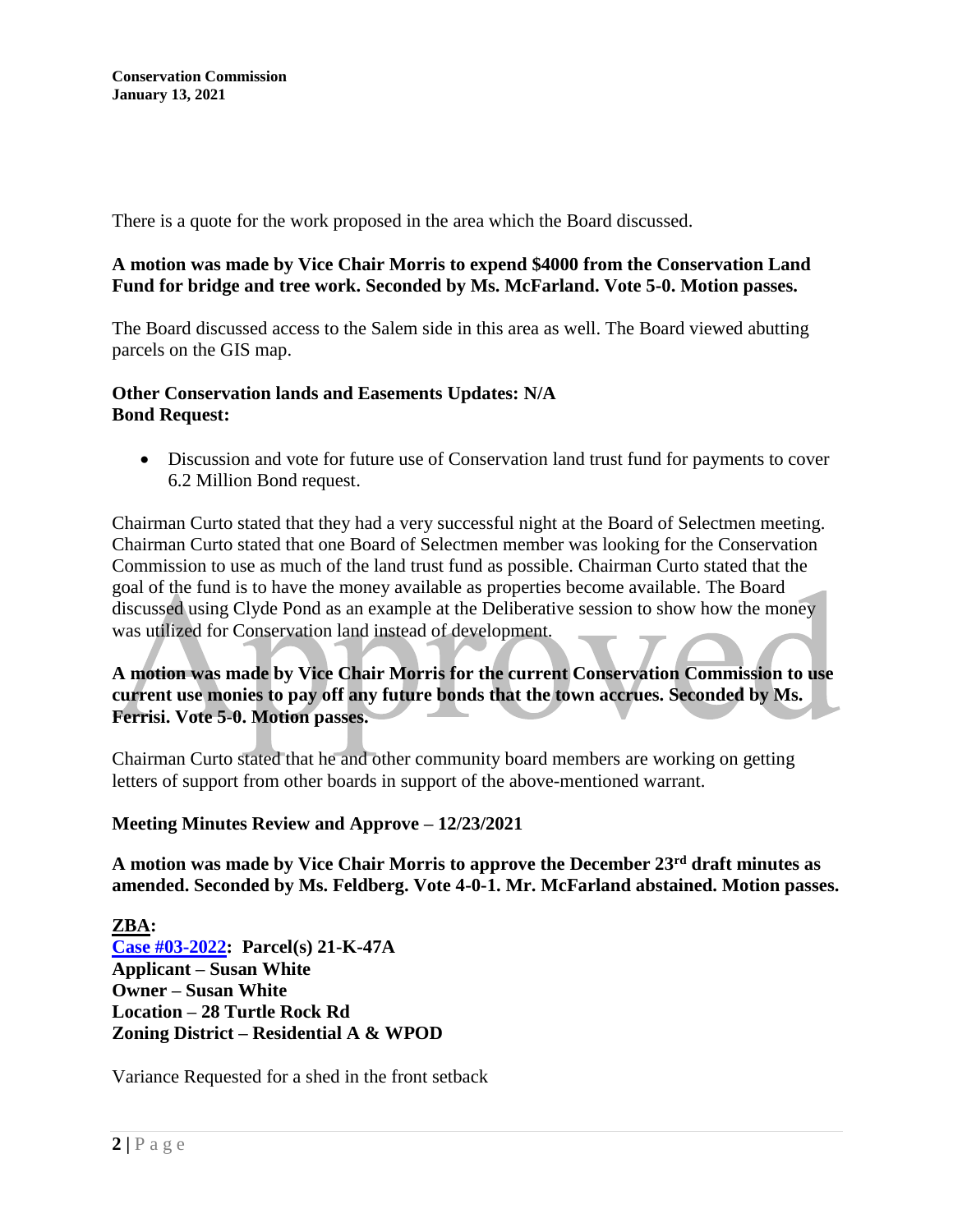**Conservation Commission January 13, 2021**

The Board reviewed the plan; they have no issues with the plan as presented since the shed is as far outside the shoreland area as possible.

# **PB:**

## **[Case 2021-38](https://www.windhamnh.gov/DocumentCenter/Index/749) – Conceptual Site Plan, 1 & 3 Sharma Way, (Parcel 18-L-300); Zone – Professional Business and Technology District, Residence A District, and Watershed Protection Overlay District (WPOD)**

The applicant, Karl Dubay of the Dubay Group, Inc., representing property owner Angle Wood Pond Realty Trust, Inc. c/o Peter Weshonko, is seeking a conceptual consultation with the Planning Board to seek feedback on an alternative plan for the Gateway Park Master Plan. *Previous hearing dates: 10/6/21 (immediately continued), 11/3/21 (discussion), and 12/1/21 (discussion).*

#### See previous comments

The Board had a general discussion about their comments about plans and cases being clear so that other boards can read them. Also, the Board discussed the importance of making sure conditions like porous pavement are monitored after the fact

# **[Case 2021-46](https://www.windhamnh.gov/DocumentCenter/Index/774) – Major Final Site Plan and WWPD Special Permit, 86 Rockingham Road, (Parcel 8-B-500); Zone – Residence District B, WWPD, and Rt. 28 Access Management Overlay District.**

The applicant, Karl Dubay of the Dubay Group Inc., LLC, representing property owner 86 Rockingham Rd, LLC-Corey Garabedian, Mgr., requests a Major Final Site Plan (603.2 of the Site Plan Regulations) and a Wetland and Watershed Protection District (WWPD) Special Permit (601 of the Windham Zoning Ordinance) for 68 residential units proposed in duplex style dwellings on a 114-acre lot.

*Previous hearing dates: 11/3/21 (discussion); 12/15/21 (immediately continued)*

Ms. Feldberg read an email from Mr. Karl Dubay who is representing the applicant. Mr. Dubay stated in the email that there are no new impacts to the WWPD and it is a "better designed plan" according to Mr. Dubay. Vice Chair Morris mentioned the idea of dedicated conservation land once again that was brought up at the last meeting.

# **[Case 2021-49](https://www.windhamnh.gov/DocumentCenter/Index/777) – Major Final Site Plan Application, WWPD Special Permit, and Design Review Regulations Application, 154 Rockingham Road, (Parcel 8-B- 6200); Zone – Neighborhood Business, WWPD, and Rt. 28 Access Management Overlay District.**

The applicant, Richard Gregory of Edward N. Herbert Assoc., Inc., representing property owner Comrock, LLC, Gerry Beique, Mgr., requests a Major Final Site Plan, Wetland and Watershed Protection District (WWPD) Special Permit, and Design Review Regulations Application for a proposed 3,600 sq. ft. commercial building, associated parking, and access.

*Previous hearing dates: 11/17/21 (immediately continued); 12/15/21 (immediately continued).*